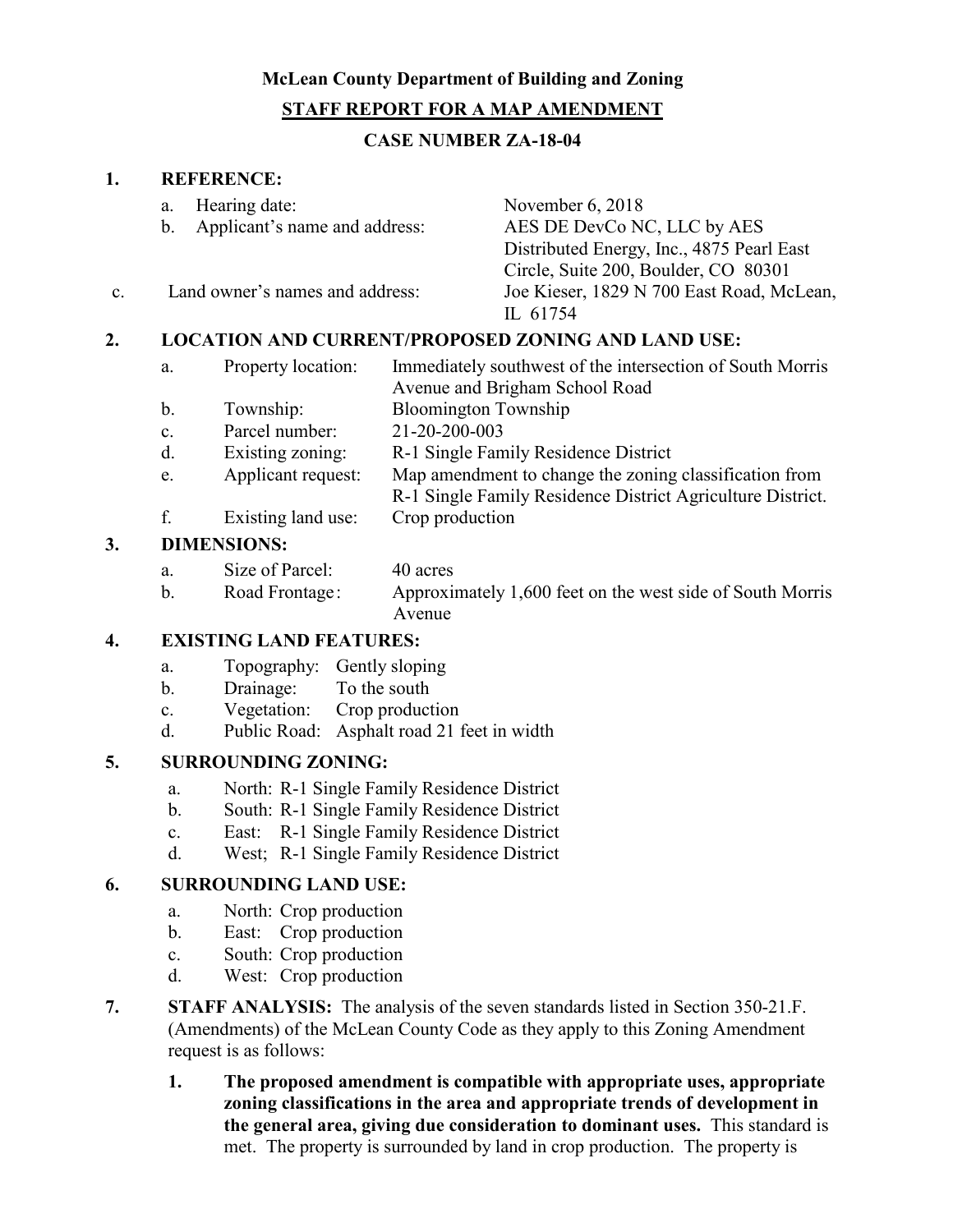across Morris Avenue from the City of Bloomington. A communication from the City of Bloomington Department of Community Development indicates that rezoning the subject property to the R-1 District is consistent with the newly adopted Comprehensive Plan 2035. The communication indicates that according to the Plan, this area is unlikely to be used for residential uses, that these areas typically do not have access to utilities, and the site's current zoning does not reflect the future outlook for the area. The subject property has had its existing zoning classification since zoning was established in 1966. Intergovernmental staff reviewed this proposed rezoning and found it consistent with the 2009 McLean County Regional Comprehensive Plan as well as the City of Bloomington Comprehensive Plan adopted in 2015.

- **2. The proposed zoning classifications are appropriate as it relates to the physical characteristics of the subject property, giving due consideration to the uses permitted in both the existing and the proposed zoning classifications.** This standard is met. The topography and dimensions of the property are suited for uses permitted in the Agriculture District. The property has been used for crop production for many years. This rezoning would allow the applicant to apply for a special use to develop part of the property for a solar farm.
- **3. Adequate and safe accessibility to the subject property from a public road is available or can be reasonably supplied, giving due consideration to uses permitted in the proposed zoning classification.** This standard is met. The property has approximately 1,600 feet of frontage on the west side of Morris Avenue.
- **4. Adequate public roads connected to the arterial highway system are available or can be reasonably supplied to serve the uses permitted in the proposed zoning classification.** This standard is met. To develop this property in the Agriculture District, good access to the arterial highway system is not needed. The property has adequate access to a public road to develop this property for uses allowed in the Agriculture District.
- **5. The proposed amendment is consistent with the need to minimize flood damage and that the development of the subject property for the uses permitted in the proposed zoning classification will not have a substantial detrimental effect on the drainage patterns in the area.** This standard is met. The property drains to the south. The property is not located within the 100 year flood hazard area. The property has been used for crop production for many years.
- **6. Adequate services (including but not limited to fire and police protection, schools, water supply, and sewage disposal facilities) are available or can be reasonably supplied to serve the uses permitted in the proposed zoning classification.** This standard is met. Intergovernmental staff found that providing public sewer to this area would be a challenge, therefore, this standard would be met by rezoning this property to the Agriculture District. The Bloomington Township Fire Protection District will provide fire protection for the subject property.